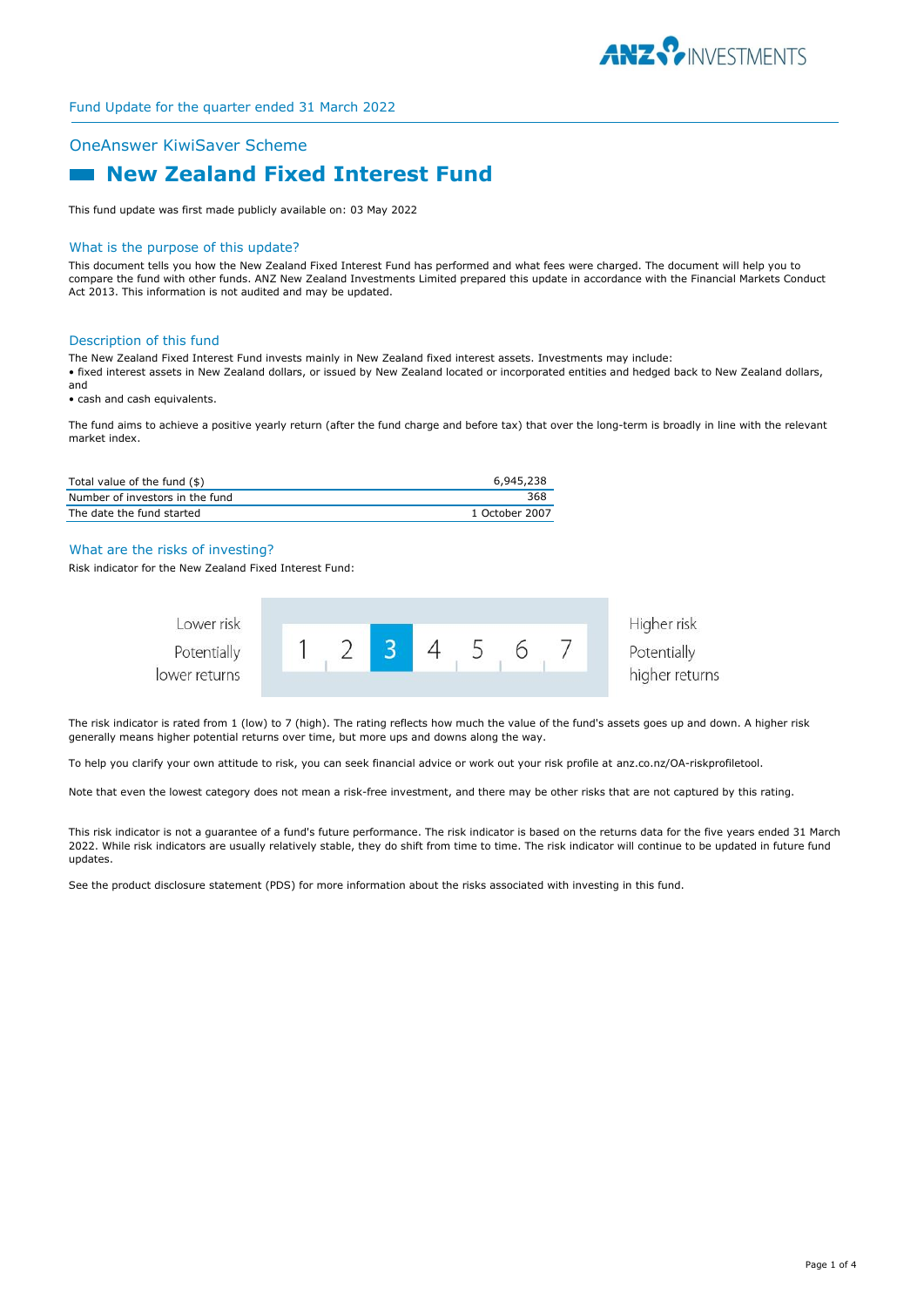# How has the fund performed?

|                                               | Average over past<br>five years |           |
|-----------------------------------------------|---------------------------------|-----------|
| Annual return                                 |                                 | Past year |
| (after deductions for charges and tax)        | 1.38%                           | $-4.62%$  |
| Annual return                                 |                                 |           |
| (after deductions for charges but before tax) | 1.91%                           | $-6.38%$  |
| Market index annual return                    |                                 |           |
| (reflects no deduction for charges and tax)   | 2.09%                           | $-6.09\%$ |

The market index annual return is calculated using a composite index made up of: 50% S&P/NZX NZ Government Bond Index and 50% S&P/NZX Investment Grade Corporate Bond Index.

Additional information about the market index is available in the statement of investment policy and objectives on the offer register at www.discloseregister.companiesoffice.govt.nz.



# **Annual return graph**

This shows the return after fund charges and tax for each of the last 10 years ending 31 March. The last bar shows the average annual return for the last 10 years, up to 31 March 2022.

**Important:** This does not tell you how the fund will perform in the future.

Returns in this update are after tax at the highest prescribed investor rate (PIR) of tax for an individual New Zealand resident. Your tax may be lower.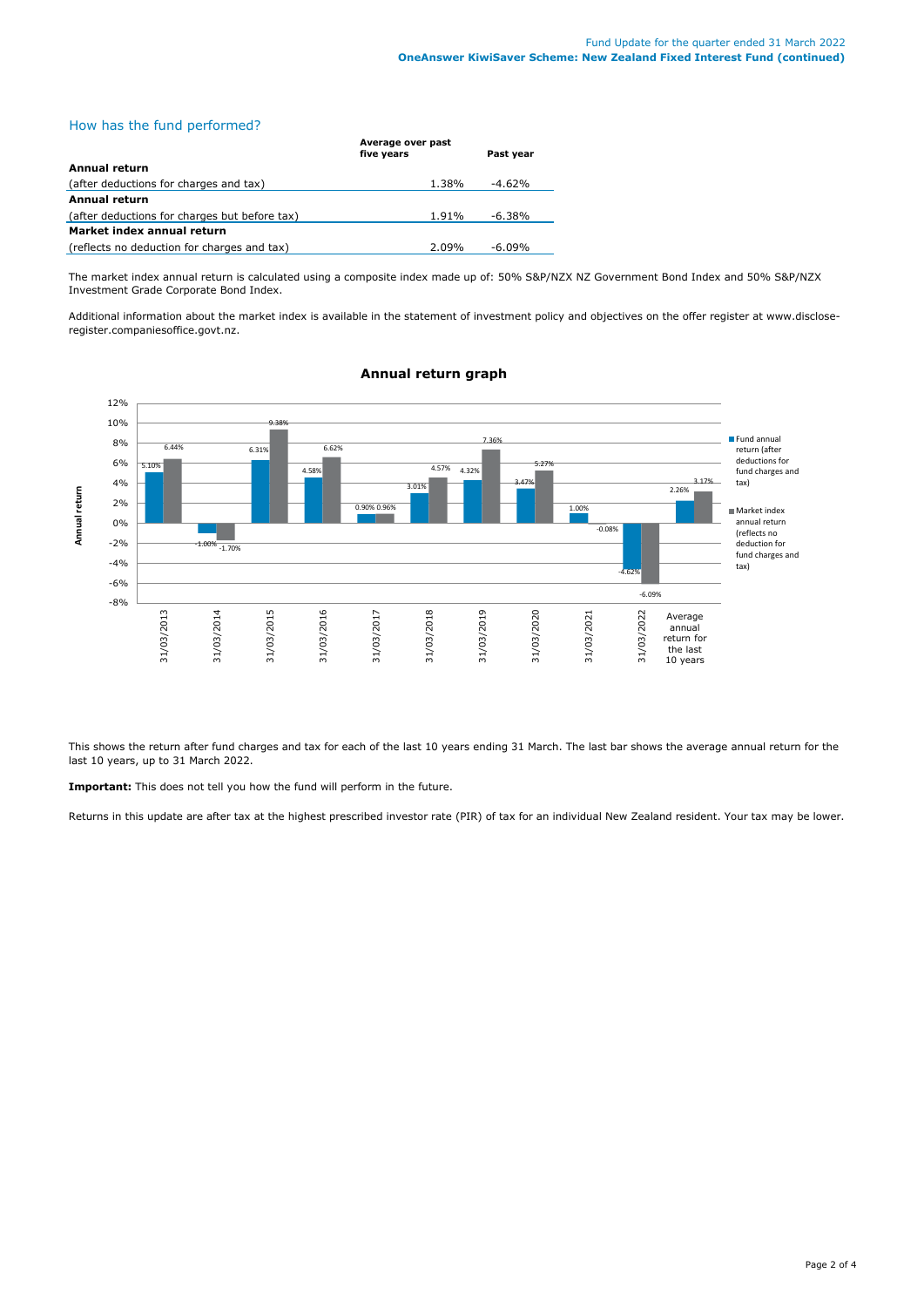# What fees are investors charged?

Investors in the New Zealand Fixed Interest Fund are charged fund charges. In the year to 31 March 2021 these were:

|                                             | % of net asset value |
|---------------------------------------------|----------------------|
| Total fund charges <sup>1*</sup>            | 0.59%                |
| Which are made up of:                       |                      |
| Total management and administration charges | 0.59%                |
| Including:                                  |                      |
| Manager's basic fee                         | 0.55%                |
| Other management and administration charges | 0.04%                |
| Total performance based fees                | $0.00\%$             |
|                                             |                      |

|                             | Dollar amount per investor |
|-----------------------------|----------------------------|
| <b>Other charges</b>        |                            |
| Membership fee <sup>2</sup> | \$18                       |

\*The manager expects that the fund charges for the next scheme year will be less than the fund charges disclosed in this fund update because the manager's basic fee was reduced effective 28 June 2021 from 0.55% to 0.30% per year.

Investors are not currently charged individual action fees for specific actions or decisions (for example, for withdrawing from or switching funds). See the PDS for more information about Scheme fees.

Small differences in fees and charges can have a big impact on your investment over the long term.

#### Example of how this applies to an investor

Sarah had \$10,000 in the fund at the start of the year and did not make any further contributions. At the end of the year, Sarah incurred a loss after fund charges were deducted of \$462 (that is -4.62% of her initial \$10,000). Sarah also paid \$9.00 in other charges. This gives Sarah a total loss after tax of \$471.00 for the year.

### What does the fund invest in?

#### **Actual investment mix<sup>3</sup> Target investment mix<sup>3</sup>**

This shows the types of assets that the fund invests in. This shows the mix of assets that the fund generally intends to invest in.